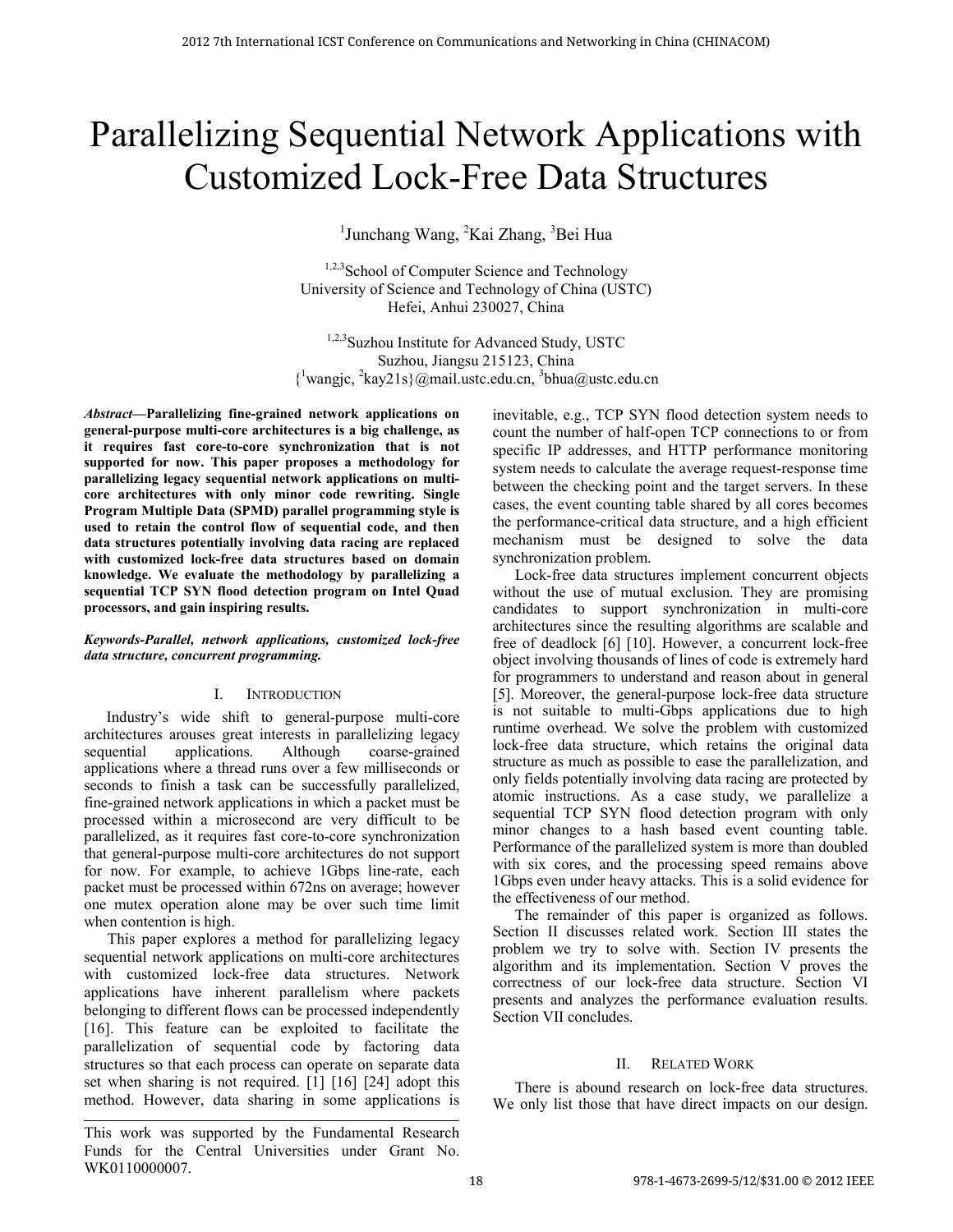For general introduction to lock-free data structures, please refer to [3].

Lock-free linked lists have been studied in [15][17][19] and lock-free hash table in [15]. All of them are designed for general purpose, and most of the work is to guarantee the correctness of deleting operation by maintaining auxiliary nodes. Other issues, such as the ABA problem and lock free malloc, are discussed in [15][19] and [2][14], respectively.

A great deal of work applies various parallelism method on sequential network applications [1][16][22][23]. Those work, however, commonly rewrite the control flow of sequential code to utilize multicore processors, making the development and validation require a lot of work.

## III. PROBLEM STATEMENT

#### *A. Sequential TCP SYN Flood Detection Algorithm*

TCP SYN flood attack attempts to exhaust the victim's resource by initializing a large number of TCP connections. We slightly modify the port scan program from Libnids [11] to build up a sequential TCP SYN flood detection engine, and its key data structure is shown in Fig. 1. It is a hash based event counting table that counts the number of new TCP requests to each host during a time interval. Input to the hash function is the *destination* IP address of a TCP SYN request, and a linked list (horizontal) is used to resolve hash collision. Each element of the linked list contains an array (vertical) that records all the source ends (identified by <*source IP address, source port*> pair) initializing TCP connections to the host, a *n\_packets* field that counts the number of initiators, and a *time\_stamp* field that records the latest time the element is accessed.



Fig. 1. Data structure used to detect TCP SYN flood attacks

Fig. 2 illustrates the work flow of the algorithm. When a TCP SYN request arrives, a hash function is performed on its *destination IP address*, and the corresponding linked list is searched to find an exact match. If a host node matches the *destination IP address*, its array is looked up with the *<source IP address, source port>* of the TCP SYN request. If the source end is already in the array, the algorithm returns without doing anything; otherwise, *n\_packets* is increased by one and the pair is written in *array[n\_packets]*. When *n* packets goes up to a predefined threshold indicating that a super destination (probably the victim) is found, an alert is generated and the *array* is cleaned up by setting *n\_packets* to zero. Each linked list has fixed number of elements, and the oldest element (with the minimal time stamp) is updated with new host information when no match is found in the linked list.



Fig. 2. Work flow of the TCP SYN flood detection engine

#### *B. Parallelizing Method*

We parallelize the TCP SYN flood detection engine in a parallel runtime system built in [16]. All CPU cores are organized in an N-way-2-stage pipeline fashion, where one core in the first stage receives and dispatches packets to other cores in the second stage by calculating a symmetric packet-classifying-hash function on a pair of *<source IP address, destination IP address>*, and a fast FIFO is used to connect two neighboring cores in each pipeline.

To parallelize the sequential engine in the parallel runtime system, a naive way is to use a mutex to lock a linked list before searching through it, and then each core can run the same code in parallel. However, the mutexlocked linked list may become a performance bottleneck when a large number of attacks target at a victim host. Since the linked list and each host node can be accessed in parallel if no update is needed (left branches in Fig. 2), a lock-free linked list is suitable for such fine-grained concurrency.

However, a general lock-free linked list cannot meet our performance goal due to its time-consuming deletion operation that may take more than 3,000 cycles (section VI.B). Fortunately, the sequential engine has no explicit delete operation, where clean up of *array* is done by setting *n* packets to zero and the deletion of oldest host node is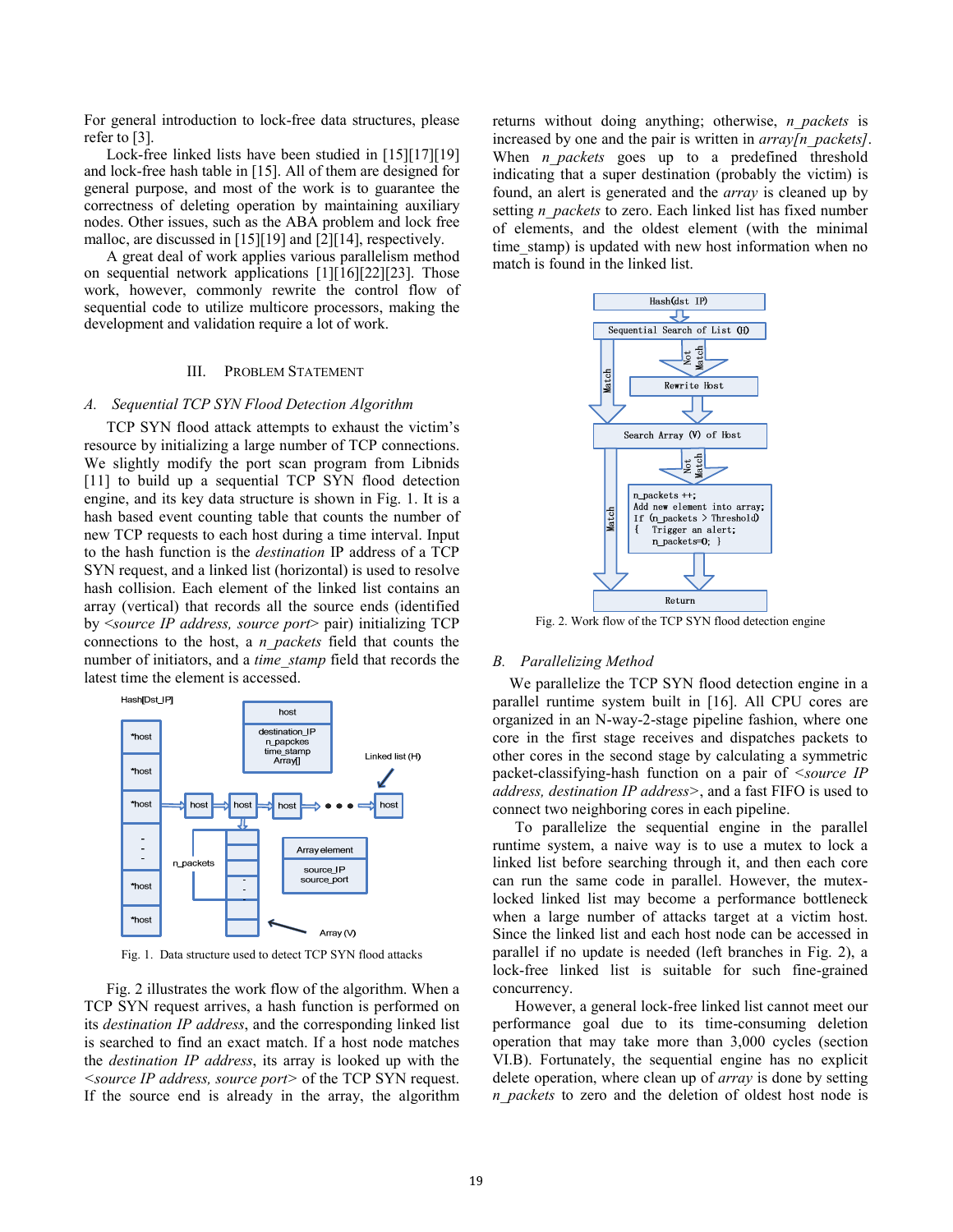done by in-place update. Therefore we may design a customized lock-free data structure that is as close as possible to the data structure in Fig. 1 so that: 1) code change is kept to the minimum; and 2) high-performance is achieved.

## IV. ALGORITHM DESIGN AND IMPLEMENTATION

This section presents the design and implementation of the parallel lock-free TCP SYN flood detection engine.

## *A. Customized Lock-Free Linked List*

By studying the work flow in Fig. 2, we identify the following two features that make the parallelization efficient.

*a)* The data structure is only used to count the events during a time interval, and is initialized whenever a new sampling interval starts. Therefore, the memory space taken by the data structure can be estimated and pre-allocated to avoid dynamic memory management. Such pre-allocation makes the hash table free of lock issues introduced by malloc [2].

*b)* With pre-allocated memory space, no insertion and deletion is needed in the algorithm. Since the major and toughest work of a general purpose lock-free data structure is to guarantee the correctness of its deletion operation, which usually involves maintaining auxiliary nodes and incurs high overhead in execution. Free of deletion means that we may customize a simple yet high-effcient lock-free data structure that is specific to this application.

Data racing may happen when more than one core try to operate on the same host node, either for rewriting an oldest node or updating some fields of a matched node. For example, if engine A and B happen to get a TCP SYN request bound for the same target *Host T* at the same time, they check the host T to get the same value of *n\_packets*. If both senders are new to the array, both A and B increase *n\_packets* by one and write information into *array[n\_packets]*, which leads to contention. Similar situation may happen when two engines try to rewrite a single old node.

We design a customized lock-free linked list by making minor modification to the data structure of *Host*. The idea is to add a *tag* field in *Host* to track the update: the *tag* is increased whenever an update is made to the *Host* node, and all the updates must be executed atomically with a Compare-And-Swap (CAS) instruction. With such modification, concurrent updates to the same *Host* node are serialized, and data contention is avoided. In the above example, if A successfully increases *n\_packets* by one, B fails to update the field and rolls back.

One limitation is that a CAS instruction can only protect a 64-bit data write. By carefully analyzing the update operation in Fig. 2, we figure out that only *n\_packets* and *destination\_IP* should be protected to make the event counting and node replacing automatically. The *time\_stamp* is used to keep track of the oldest node for rewriting, and concurrent updates to this field do not harm the application, so we do not protect this variable. The data structure that must be updated atomically is depicted in Fig. 3.

| typedef struct $\{$<br>unsigned int<br>unsigned short<br>unsigned short<br>anchor: | addr;<br>n packets;<br>tag: | $/* 32 - bits * /$<br>$/* 16-bits$ */<br>$/* 16 - bits *$ |  |  |  |  |  |  |
|------------------------------------------------------------------------------------|-----------------------------|-----------------------------------------------------------|--|--|--|--|--|--|
| Fig. 3. Data structure of <i>anchor</i> for avoiding contentions.                  |                             |                                                           |  |  |  |  |  |  |

|  |  |  |  | Fig. 3. Data structure of <i>anchor</i> for avoiding contentions. |
|--|--|--|--|-------------------------------------------------------------------|
|  |  |  |  |                                                                   |

Fig. 4 illustrates the work flow of the parallel lock-free TCP SYN flood detection engine. Two anchor points and corresponding roll-backs are introduced into the two search loops, where a search will restart if instruction CAS fails at the end of the search loop. Since the two roll-back points collide, they are merged into one. Except for the two CAS instructions and the two roll-backs and anchor points in the search loops, original work flow remains the same.



Fig. 4. Work flow of parallel TCP SYN flood detection engine

#### *B. Implementation Details*

This subsection discusses the algorithm implementation details, and focuses on the 64-bit X86-64 CAS instruction implementation. The data structure of anchor is shown in Fig. 3, and the pseudo-code of parallel TCP SYN flood detection engine is shown in Fig. 5.

Compared with the two sequential for-loop (lines 7-11, 25-28) based search algorithm, the lock-free algorithm has two nested outer do-until loops. The inner do-until loop (lines 5-21) is for rolling back if updating the oldest host node fails. The second part of the outer do-until loop (lines 4-37) is for rolling back if updating the *n\_packets* field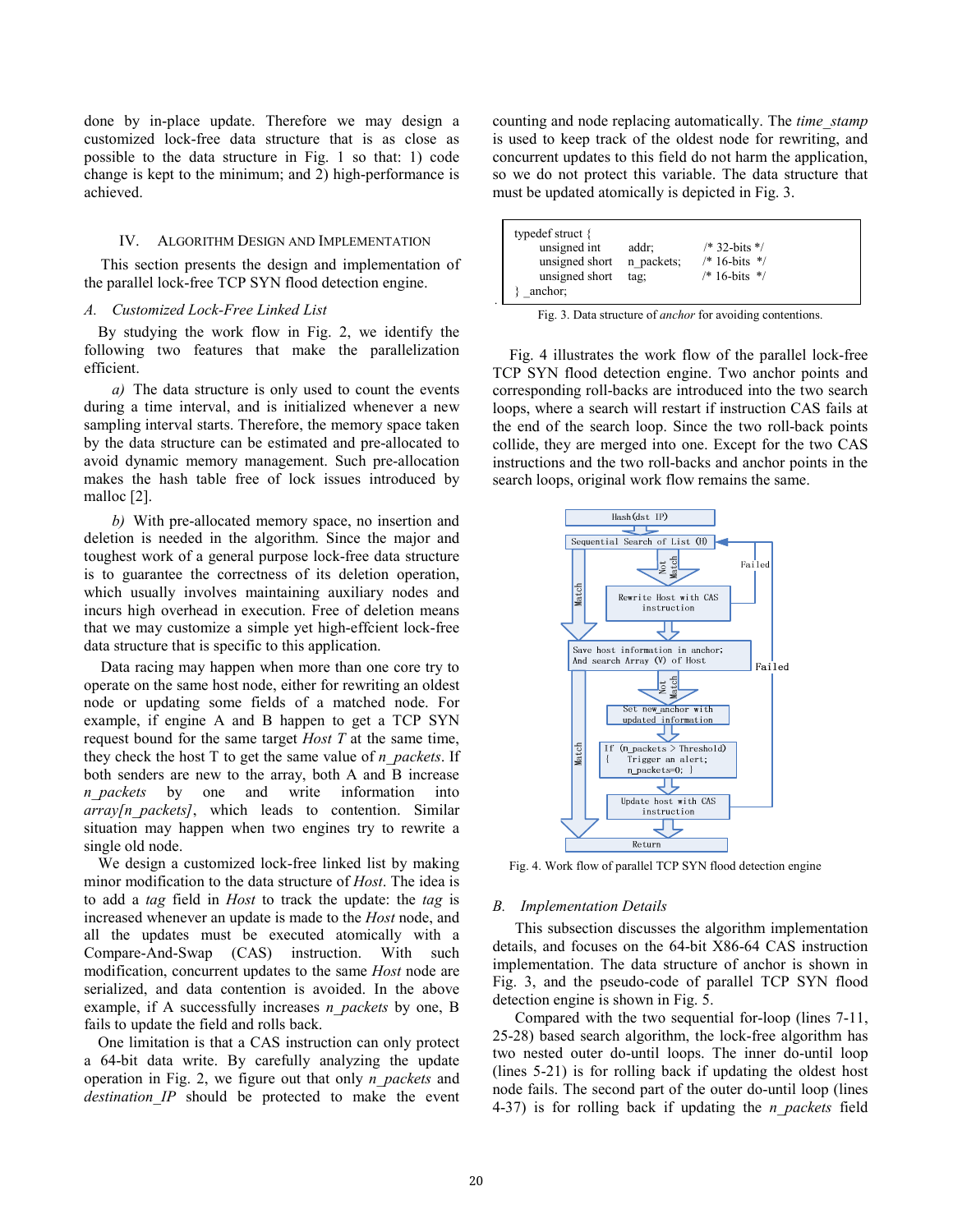fails. Two roll-back points are merged at line 6, the linked list entry point, which makes the roll-back simple without any other book-keeping efforts.

```
1: int detect_ddos(ip_head * iph) {<br>2: anchor anchor new anchor
2: \frac{\text{anchor}}{\text{hash val}} = \frac{\text{hash}(\text{iph}}{\text{path}}3: hash_val = hash(iph->dst_addr);<br>4: do {
\begin{array}{ccc} 4: & \text{do} & \{ \\ 5: & \text{do} \end{array}d\alpha \ell6: this host=hashhost[hash val]; //! Merged roll-back
         point 
7: \begin{array}{ll}\n\text{7:} & \text{for}(i=0; \text{ this} \text{ host} \text{-} \text{addr} != \text{iph} \text{-} \text{dst} \text{-} \text{addr}; \text{ i++)} \\
\text{8:} & \text{{}} \quad \text{{}} \quad \text{{}} \quad \text{{}} \quad \text{{}} \quad \text{{}} \quad \text{{}} \quad \text{{}} \quad \text{{}} \quad \text{{}} \quad \text{{}} \quad \text{{}} \quad \text{{}} \quad \text{{}} \quad \text{{}} \quad \text{{}} \quad \text{{}} \quad \text{{}} \quad \text{{}} \quad \text{{}} \quad \text{{}} \quad \text{{}} \quad \text{{}}8: \{ // Sequentially search linked list;<br>9: // Find out the oldest host or mate
                                // Find out the oldest host or matched.
10:11:12: if( mached ) 
13: break;<br>14: \qquad \qquad else \frac{1}{2} // Ed
                           else { // Edit the oldest node.
15: anchor.addr = this_host->addr;<br>16: new anchor.addr = anchor.add
                              new anchor.addr \equiv anchor.addr;
17: \frac{1}{2} anchor.n_packets = this host->n packets;
18: new_anchor.n_packets \equiv 0;<br>19: new anchor tag = anchor ta
                              new\_anchor.tag = anchor.tag + 1;\frac{20}{21}{ until CAS(&this host->addr, anchor, new anchor);
22:2323: anchor.tag = this_host->tag;<br>24: anchor.n packets = this hos
24: anchor.n_packets = this_host->n_packets;<br>25: for (i=0: i<anchor.n_packets: i++) {
25: for (i=0; i \leq \text{anchor.n\_packets}; i++) {<br>26: // Sequentially search array, and
                         // Sequentially search array, and find out matched
27.\frac{28}{29}29: \text{if}(\text{matched})<br>30: \text{goto no}30: goto no_op;<br>31: new anchor n n
31: new_anchor.n_packets = anchor.n_packets + 1;<br>32: new_anchor.tag = anchor.tag + 1;
32: new_anchor.tag = anchor.tag + 1;<br>33: if(new anchor.n packets > threas)
                      33: if(new_anchor.n_packets > threashhold) { 
34: Alert;<br>35: hew
                              new\_anchor.n\_packets = 0;36:<br>37:
               37: } until CAS(&this_host->addr, anchor, new_anchor); 
38:<br>39:
39: this_host->packets[new_anchor.n_packets].addr = iph->src_addr;<br>40: no on:
          no_op:
41: return 1; 
42: }
```

|  | Fig. 5. Pseudo-code of the parallel TCP SYN flood detection engine |  |  |  |  |
|--|--------------------------------------------------------------------|--|--|--|--|

In summary, the parallel algorithm is designed on the basis of existing data structure and operations. The goal is to keep the code change as minimal as possible by sticking to the original control flow and data logic as much as possible. Parallelization is carried out efficiently by exploiting some identified features (Section IV.A). First, the ABA problem is avoided by (1) memory pre-allocation by which no malloc related lock is introduced and no garbage collection is needed; 2) field *tag* has a unique value for each update. An in-place node update employs the atomic CAS instruction. If it fails, the control flow will roll back to the beginning of the linked list and restart the search all over.

#### V. PROOF OF CORRECTNESS

To prove the correctness of presented parallel algorithm, we recall that the memory space taken by this data structure can be estimated and pre-allocated to avoid dynamic memory management (Section IV.A), and as a result, no insertion and deletion is needed in the algorithm. By correctness of the parallel algorithm, we mean that for a given group of incoming packets, the parallelized algorithm gets the same result as the sequential one does.

## *A. Safety*

For safety, we mean the parallelized TCP SYN flood detection algorithm does not introduce false positives or fail to report an alert. It is safe because it satisfies the following properties:

- Fig. 4 illustrates that, compared with the sequential version (Fig. 2), the parallelized algorithm mainly adds two anchor points and corresponding rollbacks, with other work flow remaining the same. The two back edges in Fig. 4 will roll back execution only if the commits fail. It is easy to see when only one thread is executing the algorithm, roll-backs will never occur, making the parallelized algorithm shown in Fig. 4 identical to the sequential version shown in Fig. 2.
- If roll-backs are incurred due to commit failure. The algorithm will discard completed work and roll back to the starting points without (1) saving status, (2) changing global status or (3) dropping this packet. The algorithm will restart from scratch. Since a symmetric packet-classifying-hash function is used to distribute packets belonging to a TCP flow to a single CPU core (Section III.B), there is no out-oforder problem between packets in a single connection. Roll-backs introduce latency, but they do not break data flow of processes, making the parallel algorithm get results as a sequential one.

In summary, the parallelized algorithm does not introduce false positives or fails to report an alert no matter there is competition between different processes or not.

#### *B. Linearizability*

The parallelized TCP SYN flood detection algorithm is linearizable because there are two linearization points (line 21 and 37 in Fig. 5) , and the program is considered to "take effect" [21] at linearization points. As shown in the previous subsections (Section IV.A), critical resources, including IP address and the number of packets, are encapsulated in *anchor* and all the updates must be executed automatically with CAS instructions in linearization points. These variables always reflect the state of the algorithm; they never enter a transient state in which the state of the algorithm can be mistaken.

## *C. Liveness*

An algorithm is non-blocking if the suspension of one or more threads will not stop the potential progress of the remaining threads, and as a result the threads competing for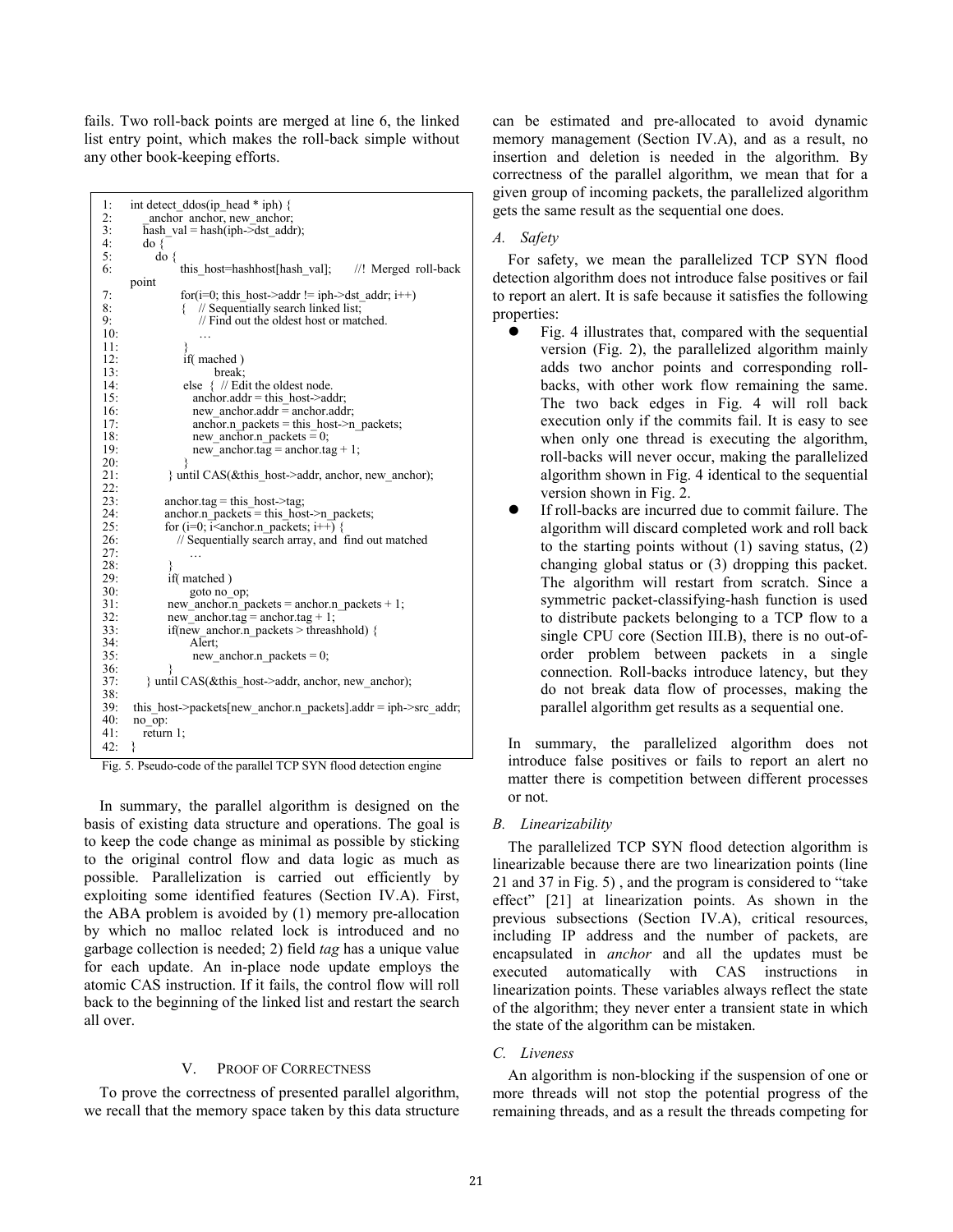shared resources do not have their execution indefinitely postponed, guaranteeing the algorithm to complete within finite time.

The parallel TCP SYN flood detection algorithm loops only if the condition in line 21 (Fig. 5) fails or the condition in line 37 (Fig. 5) fails.

- The condition in line 21 fails only if *anchor* of this host is written by an intervening process after executing line 17. The data structure *anchor* shown in Fig. 3 always record information of a potential victim server, and when modified it shows a different server has been selected as the new victim server by other processes. Therefore, if the condition in line 21 fails more than once, then other processes must have succeeded in recording detected attacks.
- The condition in line 37 fails only if *anchor* of this host is written by an intervening process after executing line 32. This time, the data structure *anchor* records potential attackers, and when modified potential attackers have been identified and recorded by other processes. Therefore, if the condition in line 37 fails more than once, then other processes must have succeeded in recording potential attackers or even triggered an alert.

The above analysis also shows that the parallelized algorithm is *lock-free* because a process loops beyond a finite number of times only if another process completes an operation on the algorithm, making there a guaranteed system-wide progress.

### VI. EXPERIMENTS AND PERFORMANCE ANALYSIS

#### *A. Evaluation Platform*

A Dell PowerEdge server with two Intel Core 2 Xeon E5530 processors is used in the experiments. Xeon E5530 runs at 2.4GHz with 8MB L3 cache. The server runs a 64 bit Linux 2.6.29 kernel and codes are compiled by the GCC 4.1.2 with –O2 option.

## *B. Performance of A General Lock-free Linked List*

We measure the performance of a classical generalpurpose lock-free linked list [14], whose implementation uses the algorithms described in [15] and SMR (Safe Memory Reclamation) [12] for memory management. On Xeon E5530, the average CPU cycles taken by insertion and deletion of the linked list are collected with different number of threads. Each thread firstly inserts N nodes into the list, and then deletes them by itself. The experimental results are shown in Table 1.

The experimental results show that even if there are only two threads, a deletion may take as high as more than 2000 CPU cycles or 869ns on Xeon E5530 processor. Obviously general-purpose lock-free linked list cannot meet the 1Gbps line-rate requirement in the worst case.

Table 1. Performance of general-purpose lock-free linked list

| $N=100,000$     |               | <b>Threads number</b> |      |      |  |  |
|-----------------|---------------|-----------------------|------|------|--|--|
|                 | Operation     |                       |      |      |  |  |
| <b>With SMR</b> | Insert        | 743                   | 1753 | 2058 |  |  |
|                 | <b>Delete</b> | 1110                  | 2234 | 2749 |  |  |
| No SMR          | <b>Insert</b> | 566                   | 1737 | 2685 |  |  |
|                 | <b>Delete</b> | 1004                  | 2215 | 3051 |  |  |

## *C. Performance of TCP SYN Flood Detection Engine*

For higher speed (>1Gbps) testing, we read the trace files into memory to simulate higher speeds.

Table 2. Characteristics of trace files

| <b>FILE</b> | <b>#Packets</b> |     | #Alert    | $\#$ <sub>RB</sub> | $\#$ <sub>RB</sub><br>Rate |
|-------------|-----------------|-----|-----------|--------------------|----------------------------|
| File-1      | 3,181,141       | 243 | 13,558    | 181                | $1\%$                      |
| File-2      | 3,393,924       | 307 | 99.139    | 4.957              | 5%                         |
| File-3      | 9,143,457       | 84  | 1.717.272 | 301,628            | 18%                        |
| File-4      | 5,165,018       | 84  | 464.532   | 4.053              | 9%                         |

We use four trace files whose characteristics are described in Table 2. File-1 comes from the 1998-1999 DARPA intrusion detection evaluation at MIT Lincoln Lab [4], and File-2 comes from the Defcon 9 [20]. File-3 and File-4 are generated by packet generators. Column *#Packets* is the total number of packets contained in the trace file, whose average size is in *#Len.. #Alert.* is the total number of alerts triggered. *#RB*. is the number of rollbacks, and *#RB. Rate* is the number of rollbacks per Alert.

Table 3 compares the performance of two algorithms implemented with mutex and lock-free linked list. Six cores are used and organized in a 5-way-2-stage fashion, where one core receives packets and dispatches them onto the five cores in the second stage. Column *#Lock* shows the performance of mutex-based algorithm, and column *#lockfree* shows the performance of lock-free algorithm. Performance is measured both in Mpps and Gbps. Column *Imp.* shows the performance (measured in Mpps) improvement of lock-free approach upon the mutex approach.

Table 3. Performance of two algorithms

| <b>FILE</b> | #Lock |       | #lock-Free | Imp.  |     |
|-------------|-------|-------|------------|-------|-----|
|             | #Mpps | #Gbps | #Mpps      | #Gbps |     |
| File-1      | 3.13  | 6.08  | 3.23       | 6.28  | 3%  |
| File-2      | 2.63  | 4.08  | 3.18       | 4.94  | 21% |
| File-3      | 2.76  | 1.85  | 4.38       | 2.94  | 59% |
| File-4      | 1.34  | 0.90  | 2.31       | 1.55  | 72% |
| Ave.        | 2.47  | 3.22  | 3.28       | 3.93  | 33% |

Because File-1 doesn't have many TCP SYN flood attacks, the rollback rate is low, and the performance improvement of lock-free algorithm is not obvious. File-3 and File-4 each has a large number of TCP SYN flood attacks that cause higher rollback rates, and the lock-free